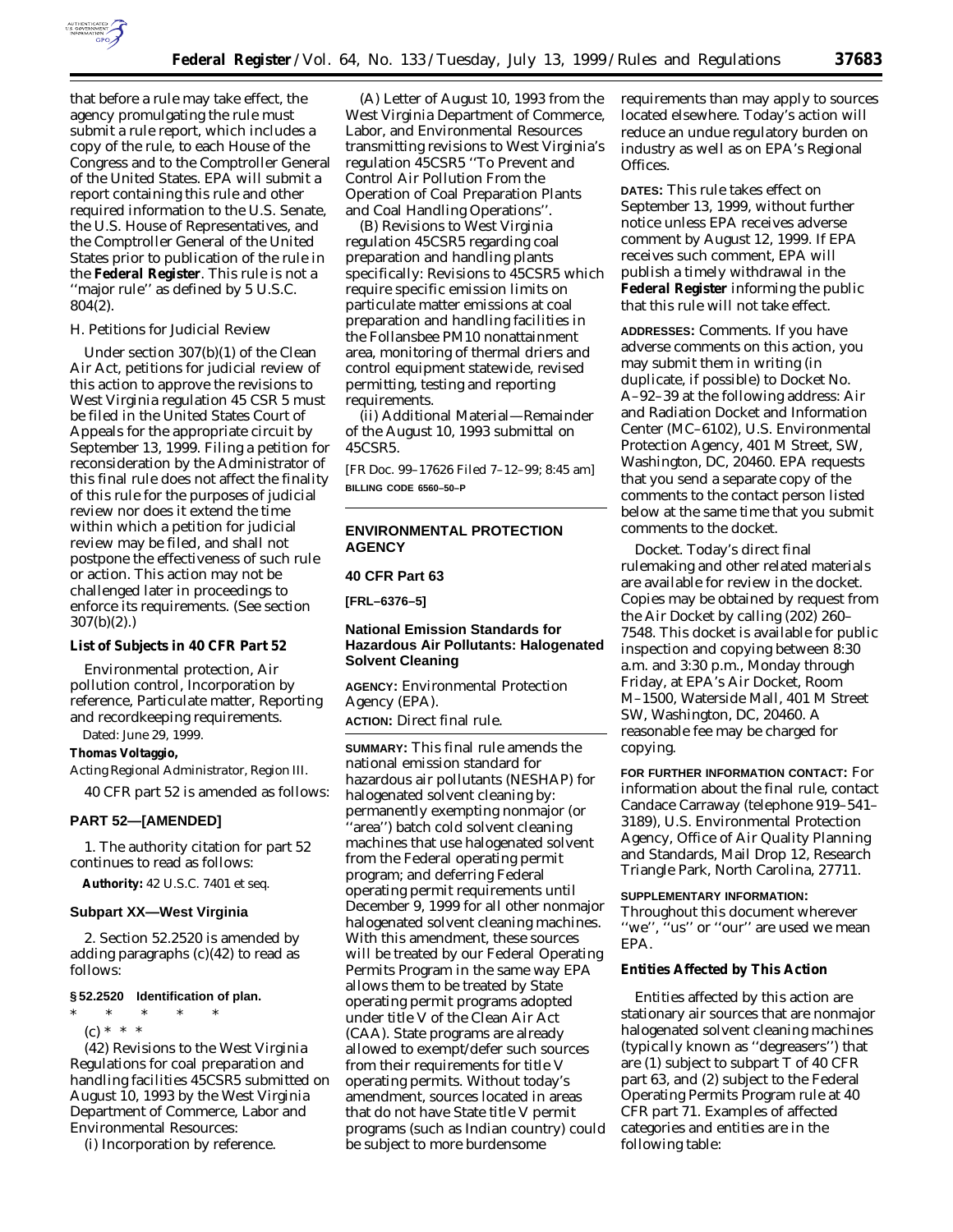| Federal |  |
|---------|--|
|---------|--|

| Category                     | <b>NAICS</b><br>code | Examples of affected entities                                                                                                                                                                                                                                                         |
|------------------------------|----------------------|---------------------------------------------------------------------------------------------------------------------------------------------------------------------------------------------------------------------------------------------------------------------------------------|
| Halogenated Solvent Cleaners | 447                  | Gasoline Stations.<br>332   Fabricated Metal Product Manufacturing.<br>333   Machinery Manufacturing.<br>334   Computer and Electronic Product Manufacturing.<br>335   Electrical Equipment, Appliance, and Component Manufacturing.<br>336   Transportation Equipment Manufacturing. |

This table is not exhaustive. Numerous industries use halogenated solvent cleaners. Other types of entities not listed in the table could also be affected by this action.

### **Rationale for Direct Final Rulemaking**

We are publishing this rule without prior proposal because we view this as a noncontroversial amendment and anticipate no adverse comment. However, in the ''Proposed Rules'' section of today's **Federal Register** publication, we are publishing a separate proposal to exempt and defer nonmajor halogenated solvent cleaners if adverse comments are filed. This rule will be effective on September 13, 1999, without further notice unless we receive adverse comment by August 12, 1999. If we receive adverse comment, we will publish a timely withdrawal in the **Federal Register** informing the public that the rule will not take effect. We will address all public comments in a later final rule based on the proposed rule. We will not start a second comment period on this action. If you want to comment, you must do so at this time.

### **Outline**

The contents of today's preamble are listed in the following outline:

I. Background of the Final Rule

- A. Statutory and Regulatory Framework B. Rationale for Exemption/Deferral
- II. Administrative Requirements
	- A. Docket
	- B. Executive Order 12866
	- C. Regulatory Flexibility
	- D. Paperwork Reduction Act
	- E. Unfunded Mandates Reform Act
	- F. Submission to Congress and the General Accounting Office
	- G. Executive Order 13045
	- H. Executive Order 12875
	- I. Executive Order 13084
	- J. National Technology Transfer Advancement Act

### **I. Background of the Final Rule**

Under section 112 of the CAA, stationary air pollution sources that do not have the potential to emit 10 or more tons per year of a single hazardous air pollutant (HAP) and 25 or more tons per year of total HAP are nonmajor or area sources. Our regulations provide that sources with the potential to emit greater than these levels are major

sources and must obtain a title V operating permit from a State, local, or Tribal permitting authority, or from us if the permitting authority does not administer a permit program that we have approved.

Many halogenated solvent cleaners are nonmajor sources. When we adopted regulations for halogenated solvent cleaners, we allowed State and local agencies to exempt or defer nonmajor sources from their permit programs. Today's rulemaking provides a level playing field by allowing nonmajor halogenated solvent cleaners out of our Federal Operating Permit Program on a permanent or temporary (deferred) basis.

However, a title V permit is required if the nonmajor or area halogenated solvent cleaner is:

• Subject to title V for a reason other than being subject to the area source requirements in the NESHAP for halogenated solvent cleaning, or

• Located at a facility that is required to obtain a title V permit (e.g., the facility is a major source).

The statutory and regulatory framework discussed below provides background information on the permitting requirements of title V of the CAA, the criteria that we use to decide whether to allow the exemption of sources from permitting requirements, and the action we have already taken to allow State, local, and Tribal agencies to exempt or defer nonmajor halogenated solvent cleaners.

# *A. Statutory and Regulatory Framework*

1. Permitting Requirements under the CAA

Title V of the CAA as amended in 1990 (42 U.S.C. 7661 et seq.) requires us to develop regulations that set minimum standards for approvable State programs for operating permits. We issued those regulations (codified in part 70 of chapter I, title 40, of the CFR) on July 21, 1992 (57 FR 32250).

We issued rules establishing the Federal Operating Permit Program on July 1, 1996 (61 FR 34202), codified at 40 CFR part 71. The part 71 regulations authorize us to issue permits when a State, local, or Tribal agency has not developed an approvable program, has

not adequately administered or enforced its approved operating permits program, or has not issued permits that comply with the applicable requirements of the CAA.

Section 502(a) of the CAA initially requires that major and nonmajor sources subject to standards or regulations under section 111 or 112 of the Act obtain operating permits. However, section 502(a) also provides that in some cases, we may exempt certain nonmajor source categories from the requirement to obtain operating permits. This means that nonmajor sources that are subject to the NESHAP for halogenated solvent cleaning must obtain title V permits unless the requirement is deferred or the sources are exempted from the requirement to obtain a permit.

### 2. Criteria for Exemptions from Permitting Requirements

We may exempt certain source categories from the requirement to obtain operating permits if we determine through rulemaking that compliance with such requirements is ''impracticable, infeasible, or unnecessarily burdensome on such categories.'' We may not exempt major sources. When we issue standards or other requirements under section 112 of the CAA, we determine whether to exempt any or all nonmajor sources subject to the standard or requirement from the requirement to obtain a title V permit (40 CFR 70.3(b)(2); 40 CFR 71.3(b)(2)). If a NESHAP does not exempt or defer nonmajor sources from title V permitting, then nonmajor sources that are subject to the NESHAP must obtain title V permits (40 CFR  $63.1(c)(2)(iii)$ .

3. Exemption and Deferral under the NESHAP for Halogenated Solvent Cleaning

The NESHAP for halogenated solvent cleaning were proposed in the **Federal Register** on November 29, 1993 (58 FR 62566) and were promulgated on December 2, 1994 (59 FR 61801). These standards were codified at 40 CFR part 63, subpart T.

In the 1994 final rule for halogenated solvent cleaning, we determined that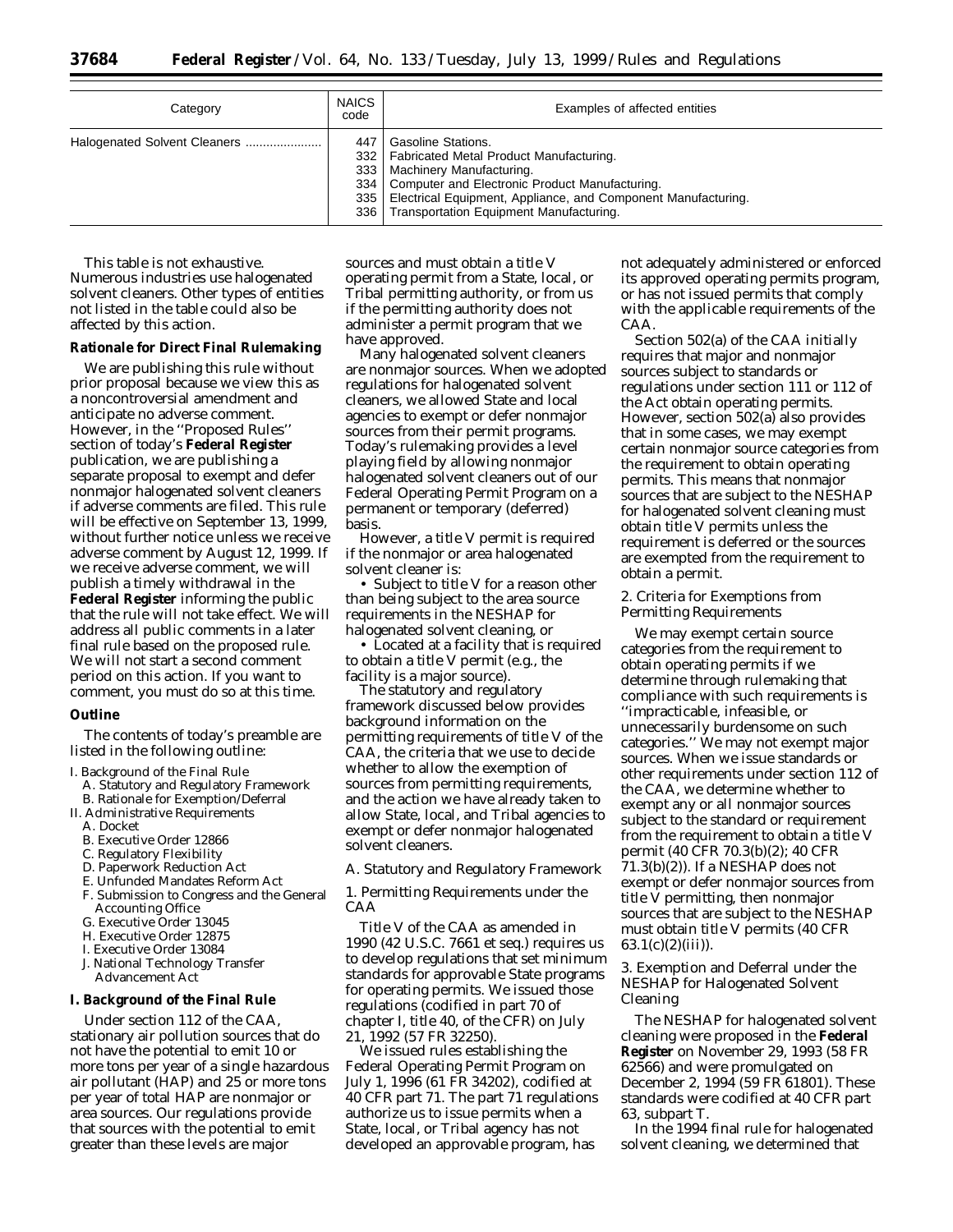compliance with part 70 permitting requirements administered by State and local permitting authorities would be impracticable, infeasible, or unnecessarily burdensome on such sources. So, the final rule provided that owners or operators of any batch cold solvent cleaning machine that was not itself a major source of pollutants and that was not located at a major source could be exempt from permitting requirements under State title V operating permit programs (known as ''part 70 programs'')(40 CFR 63.468(j)). In addition, the final rule provided that States could defer permitting requirements for 5 years under their part 70 programs for all other types of solvent cleaning machines subject to subpart T, if the machines are not major or located at major sources. On June 5, 1995 (60 FR 29484), we promulgated corrections to the NESHAP which clarified the length of the deferral for nonmajor halogenated solvent cleaners, i.e., such sources may be deferred from part 70 permitting requirements until December 9, 1999.

### *B. Rationale for Exemption/Deferral*

Today's action is necessary because the final NESHAP for halogenated solvent cleaning did not address whether to exempt or defer the permitting requirements that apply to sources that are subject to the part 71 program. We had not yet established the part 71 program when the final NESHAP was issued. It has recently come to our attention that numerous nonmajor halogenated solvent cleaners are located in Indian country. We believe it would not be appropriate to leave these sources subject to our operating permits program by default without considering whether the burden of obtaining permits would be any different for them than it would be for sources that are currently deferred or exempted under State and local operating permits programs. Without today's rulemaking, nonmajor halogenated solvent cleaners that are located in areas subject to the part 71 program (such as Indian country) would have to obtain a permit, while similar sources located in other areas might not. Today's action will eliminate this disparate treatment. However, note that today's action does not relieve sources of the requirement to meet all applicable requirements established by the NESHAP. Also, today's action does not affect the authority of State, local, or Tribal permitting authorities to require that these sources obtain title V permits.

The great majority of nonmajor sources nationwide are owned or operated by small businesses, and we

believe this is also true for nonmajor halogenated solvent cleaners in Indian country. If required to obtain permits, many such businesses would require greater assistance from the permitting staff at our Regional Offices because of their relative lack of technical and legal expertise, resources, and experience in dealing with environmental regulation. If our Regional Offices are overburdened from a backlog of permits to be processed, nonmajor sources will be unable to obtain technical and procedural assistance necessary to help them file timely and complete applications. This scenario would constitute an impracticable, infeasible, and unnecessary burden on these nonmajor sources, especially considering that by definition they emit less than majors.

Currently, we administer the part 71 program for sources in U.S. Territories and on the Outer Continental Shelf as well as in Indian country. The vast majority of sources subject to the part 71 program are located in Indian country. We estimate that as many as 200 nonmajor halogenated solvent cleaners are in Indian country, and that most are owned or operated by small entities, primarily small gasoline service stations and repair shops.

We believe that requiring nonmajor halogenated solvent cleaners in Indian country to obtain title V permits when similar sources located elsewhere are generally not required to do so would have a disparate impact on the economies of Tribal communities. One of the benefits of the title V program is that it has improved enforcement of, as well as compliance with, applicable requirements that are included in the permit. However, we have previously concluded that for nonmajor halogenated solvent cleaners, States may determine that the burden associated with permitting outweighs the enhancement to the enforceability of the NESHAP which would result from including the standards in a part 70 permit. Similarly, we believe that the burden of permitting nonmajor halogenated solvent cleaners under the part 71 program outweighs the enforcement benefits. Also, we believe it is reasonable for purposes of national consistency for part 71 to provide such nonmajor sources the same relief from permitting requirements as is available under most State part 70 programs. So today's rule will exempt nonmajor batch cold solvent cleaners from part 71 and defer part 71 permitting requirements for other nonmajor halogenated solvent cleaners.

Besides burdening sources, requiring our Regional Offices to issue permits to

these nonmajor sources would be burdensome on us and would divert our resources from permitting larger emitting sources. Unlike States, we have just 2 years in which to take action on all part 71 permit applications from Indian country sources. Permitting large numbers of nonmajor sources would stress our permitting system at its most vulnerable time and possibly keep us from issuing permits to both major and nonmajor sources on time. It could also divert resources from our efforts to develop substantive pollution control programs in Indian country and to assist Tribes in developing their own programs. Since pollution control programs in Indian country are far less developed than in neighboring States, we believe these efforts are more important than requiring nonmajor halogenated solvent cleaners to get part 71 permits.

The deferral from part 71 permitting requirements which is established in today's rulemaking extends to December 9, 1999 which is 5 years after the effective date of the first part 70 program that we approved. The existing deferral authorized for State, local, and Tribal part 70 programs also expires on December 9, 1999. If the deferral is not extended further, then halogenated solvent cleaners that are currently deferred would be required to submit title V permit applications to the applicable permitting authority (State, local, Tribal, or EPA) by December 9, 2000. Before that date, we plan to complete a rulemaking that addresses whether to extend the deferral under both part 70 and part 71 programs. The exemption for nonmajor batch cold solvent cleaners under part 70 and part 71 will not expire on December 9, 1999. No additional rulemaking is needed to extend it.

### **II. Administrative Requirements**

#### *A. Docket*

The docket for this regulatory action is A–92–39. The docket is an organized and complete file of all the information submitted to or otherwise considered by EPA in the development of this rulemaking.

#### *B. Executive Order 12866*

Under Executive Order (E.O.) 12866 (58 FR 51735 (October 4, 1993)), the Agency must determine whether the regulatory action is ''significant'' and therefore subject to the Office of Management and Budget (OMB) review and the requirements of the Executive Order. The Order defines ''significant'' regulatory action as one that is likely to lead to a rule that may: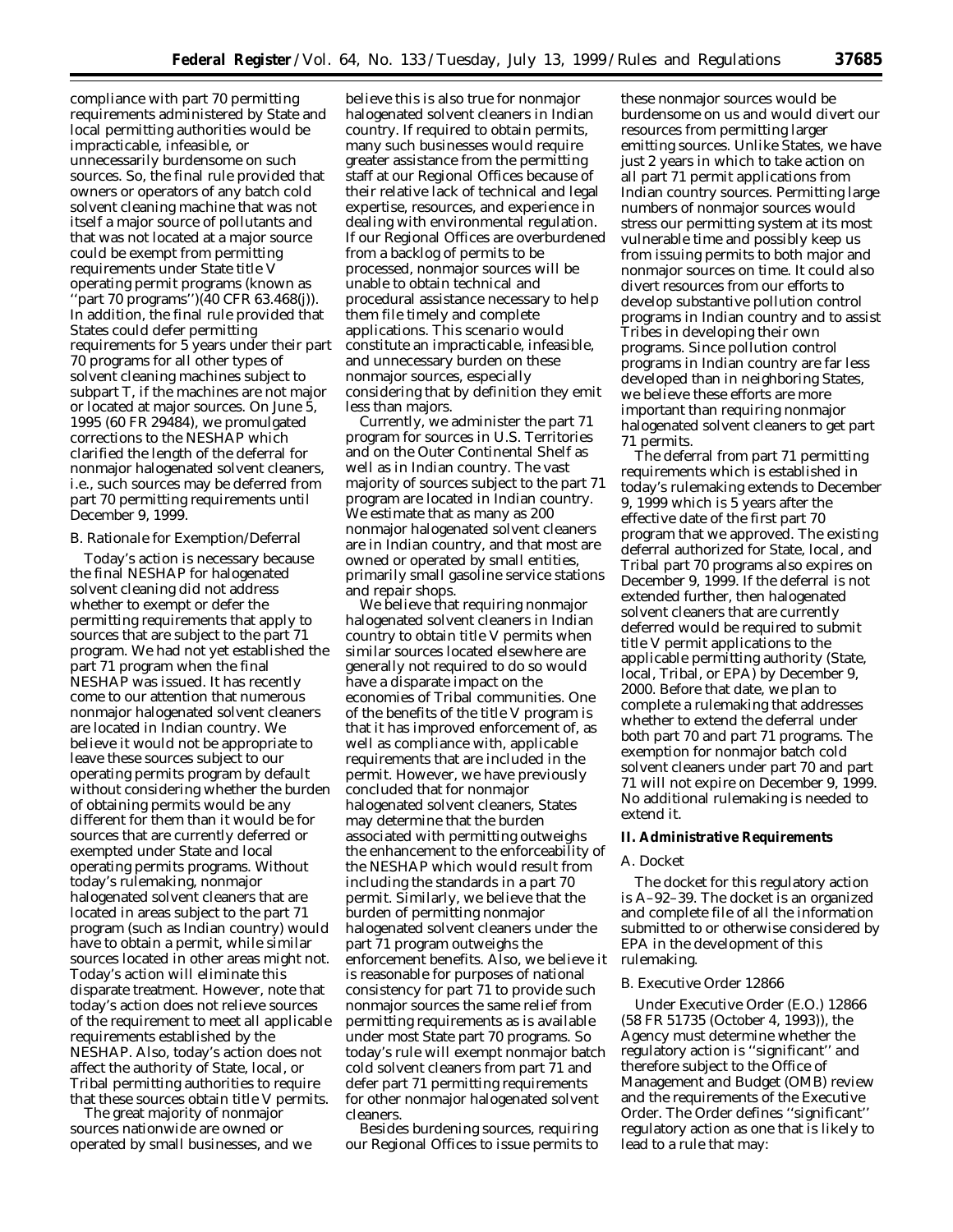1. Have an annual effect on the economy of \$100 million or more, adversely and materially affecting a sector of the economy, productivity, competition, jobs, the environment, public health or safety, or State, local or Tribal governments or communities;

2. Create a serious inconsistency or otherwise interfere with an action taken or planned by another agency;

3. Materially alter the budgetary impact of entitlements, grants, user fees, or loan program or the rights and obligation of recipients thereof;

4. Raise novel legal or policy issues arising out of legal mandates, the President's priorities, or the principles set forth in the Executive Order.

Pursuant to the terms of E.O. 12866, it has been determined that this rule is not a ''significant'' regulatory action because it does not raise any of the issues associated with ''significant'' regulatory actions. The rule will have a negligible effect on the economy and will not create any inconsistencies with other actions by other agencies, alter any budgetary impacts, or raise any novel legal or policy issues. For these reasons, this action was not submitted to OMB for review.

# *C. Regulatory Flexibility*

We have determined that it is not necessary to prepare a regulatory flexibility analysis in connection with this final rule. We have also determined that this final rule will not have a significant economic impact on a substantial number of small entities. There are no compliance costs associated with this action. As explained earlier in this notice, this action relieves sources of regulatory requirements under the title V program.

#### *D. Paperwork Reduction Act*

The information collection requirements of the previously promulgated NESHAP were submitted to and approved by OMB. Today's changes to the NESHAP would not increase the information collection burden estimates made previously. In fact, they are expected to reduce the required paperwork by providing the opportunity for delays for some sources and exemptions for others from requirements to obtain a title V permit.

### *E. Unfunded Mandates Reform Act*

Today's action imposes no costs on State, local, and Tribal governments. The EPA has determined that today's action does not contain a Federal mandate that may result in expenditures of \$100 million or more for State, local, and Tribal governments, in the aggregate, or the private sector, in any

1 year. Therefore, the Agency concludes that it is not required by section 202 of the Unfunded Mandates Reform Act of 1995 to provide a written statement to accompany this regulatory action.

### *F. Submission to Congress and the General Accounting Office*

The Congressional Review Act, 5 U.S.C. 801 *et seq.*, as added by the Small Business Regulatory Enforcement Fairness Act of 1996, generally provides that before a rule may take effect, the agency promulgating the rule must submit a rule report, which includes a copy of the rule, to each House of the Congress and to the Comptroller General of the United States. The EPA will submit a report containing this rule and other required information to the U.S. Senate, the U.S. House of Representatives, and the Comptroller General of the United States prior to publication of the rule in the **Federal Register**. This rule is not a ''major rule'' as defined by 5 U.S.C. 804(2).

# *G. Executive Order 13045*

The E.O. 13045, ''Protection of Children from Environmental Health Risks and Safety Risks'' (62 FR 19885, April 23, 1977), applies to any rule that: (1) is determined to be ''economically significant'' as defined under E.O. 12866, and (2) concerns an environmental health or safety risk that EPA has reason to believe may have a disproportionate effect on children. If the regulatory action meets both criteria, the Agency must evaluate the environmental health or safety effects of the planned rule on children, and explain why the planned regulation is preferable to other potentially effective and reasonably feasible alternatives considered by the Agency.

We interpret E.O. 13045 as applying only to those regulatory actions that are based on health or safety risks, such that the analysis required under section 5– 501 of the Order has the potential to influence the regulation. This final rule is not subject to E.O. 13045 because: (1) it is not an economically significant rule as defined by E.O. 12866, and (2) it does not establish an environmental standard intended to mitigate health or safety risks.

# *H. Executive Order 12875: Enhancing Intergovernmental Partnership*

Under E.O. 12875, EPA may not issue a regulation that is not required by statute and that creates a mandate unless the Federal government provides the funds necessary to pay the direct compliance costs incurred by those governments or EPA consults with those governments. If EPA complies by

consulting, E.O. 12875 requires EPA to provide to OMB a description of the extent of EPA's prior consultation with representatives of affected State, local, and Tribal governments, the nature of their concerns, any written communications from the governments, and a statement supporting the need to issue the regulation. In addition, E.O. 12875 requires EPA to develop an effective process permitting elected officials and other representatives of State, local and Tribal governments ''to provide meaningful and timely input in the development of regulatory proposals containing significant unfunded mandates.''

The EPA has concluded that this rule will not create a mandate upon any State, local, or Tribal governments.

# *I. Executive Order 13084: Consultation and Coordination with Indian Tribal Governments*

Under E.O. 13084, EPA may not issue a regulation that is not required by statute, that significantly or uniquely affects the communities of Indian Tribal governments, and that imposes substantial direct compliance costs on those communities, unless the Federal government provides the funds necessary to pay the direct compliance costs incurred by the Tribal governments or EPA consults with those governments. If EPA complies by consulting, E.O. 13084 requires EPA to provide to the Office of Management and Budget, in a separately identified section of the preamble to the rule, a description of the extent of EPA's prior consultation with representatives of affected tribal governments, a summary of the nature of their concerns, and a statement supporting the need to issue the regulation. In addition, E.O. 13084 requires EPA to develop an effective process permitting elected and other representatives of Indian tribal governments ''to provide meaningful and timely input in the development of regulatory policies on matters that significantly or uniquely affect their communities.''

Today's rule does not significantly or uniquely affect the communities of Indian Tribal governments. It does not result in any expenditure of Tribal government revenue or have any impact on Tribal governments. The rule applies to all nonmajor sources for which EPA is the permitting authority, regardless of whether they are located in Indian country. Accordingly, the requirements of section 3(b) of E.O. 13084 do not apply to this rule.